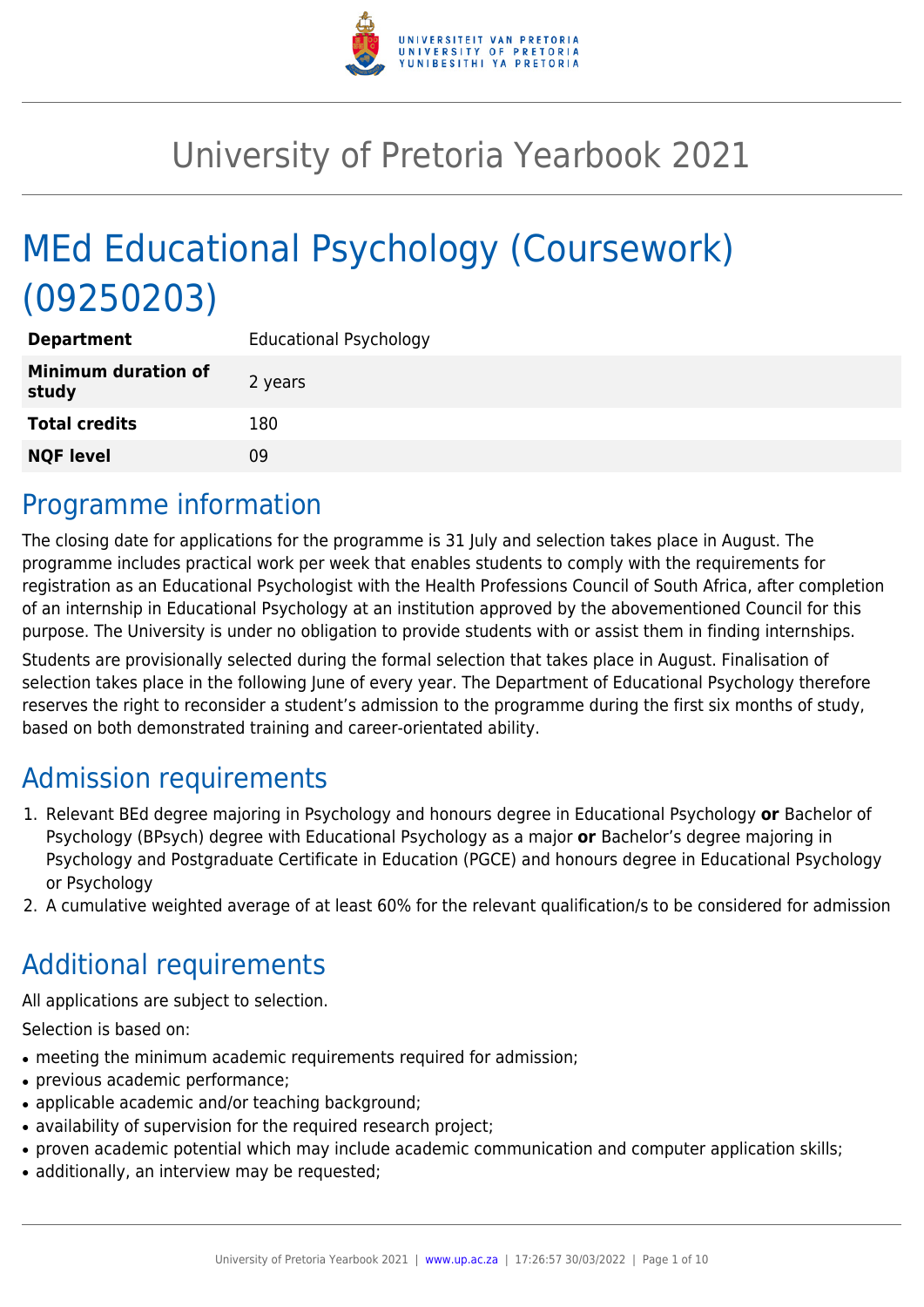

- the requirements of professional registration bodies;
- the discretion of the head of department.

# Other programme-specific information

- Renewal of registration after the two-year period is permitted only under special circumstances in which case the head of department may give approval for a limited fixed extension of this period in terms of the set procedures.
- Students will be granted two opportunities to pass NMQ 800. Unsuccessful candidates will not be allowed to continue with the programme.
- This requirement applies to both the full research as well as the coursework master's degrees.

# Research information

All master's students must submit a dissertation or a mini-dissertation and must pass Research Proposal (NMQ 800). For the MEd research degree programmes, a dissertation on a topic approved by the Dean on the recommendation of the relevant head of department must be submitted, following the approval of a complete research proposal. A literature study is not acceptable.

- One publishable article based on the research that the student conducted for the dissertation or the minidissertation and approved by the supervisor, must be submitted. The article must be submitted at the offices of Student Administration before 15 February for the Autumn graduation ceremonies and before 15 July for the Spring graduation ceremonies.
- In addition to the copies referred to above, each successful student must submit a bound paper copy as well as two electronic copies of the approved mini-dissertation/dissertation to the Head: Student Administration in the format specified by the Faculty and in accordance with the minimum standards set by the Department of Library Services
- (see http://upetd.up.ac.za/authors/ publish/ standards.htm#specs), before 15 February for the Autumn graduation ceremonies and before 15 July for the Spring graduation ceremonies. Failure to meet these deadlines will result in the degree being awarded during a subsequent series of graduation ceremonies.
- All students have to submit a research proposal during the first year of registration and defend it successfully before a panel of examiners appointed by the Dean, in collaboration with the relevant head of department, Supervisor and Research Coordinator, before they can start with the research.
- Students have to apply for ethical clearance to the relevant head of department and Ethics Committee and only commence with field work once the application for ethical clearance has been approved by the Ethics Committee.
- Students have to present a progress report on the research to the supervisor annually. Continued reregistration depends on satisfactory annual progress.
- All students have to attend the research capacity building sessions on quantitative and qualitative research at master's level.

# Pass with distinction

The MEd degree with coursework is conferred with distinction on a student who obtains 75% in the minidissertation and an average of 75% in the remaining modules.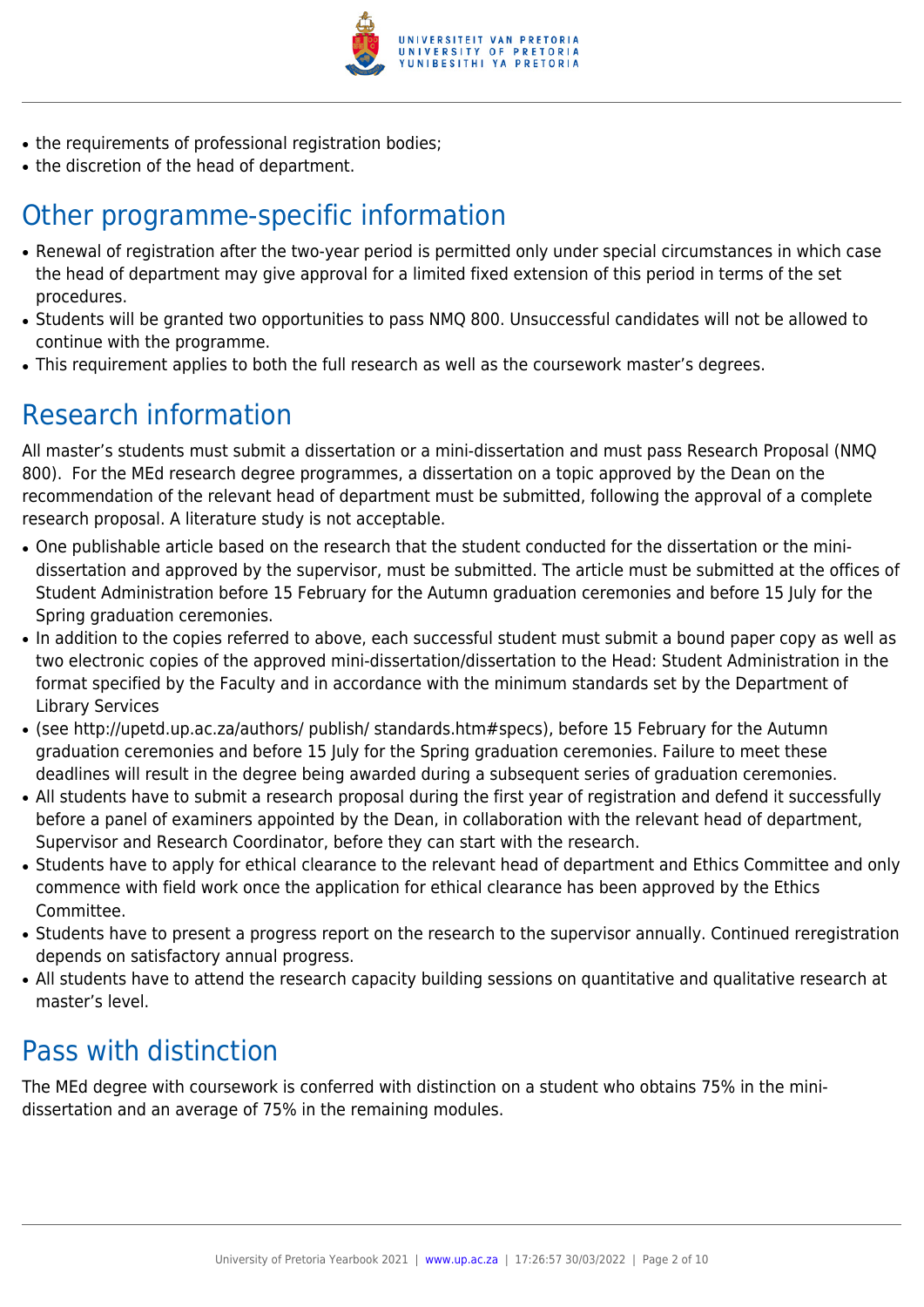

### Curriculum: Year 1

#### **Minimum credits: 240**

All the Core modules and the fundamental module NMQ 800 (Research proposal) should be selected in the 1st year. When the "Research proposal" has been passed in the 1st year, only the "mini-dissertation" should be selected again in the final year. Students will be granted two opportunities to pass NMQ 800.

### **Fundamental modules**

#### **Research proposal 800 (NMQ 800)**

| <b>Module credits</b><br>30.00        |                                |
|---------------------------------------|--------------------------------|
| <b>NQF Level</b><br>09                |                                |
| <b>Prerequisites</b>                  | No prerequisites.              |
| <b>Language of tuition</b>            | Module is presented in English |
| <b>Department</b>                     | <b>Humanities Education</b>    |
| <b>Period of presentation</b><br>Year |                                |

#### **Module content**

Development of a research proposal. Research methodology. Overview and principles of quantitative and qualitative research methodology. Data collection methods, data analysis methods, paradigm analysis and theoretical frameworks for educational studies. Global theoretical perspectives in education.

### **Core modules**

#### **Career counselling 805 (BOP 805)**

| <b>Module credits</b>         | 10.00                          |
|-------------------------------|--------------------------------|
| <b>NQF Level</b>              | 09                             |
| <b>Prerequisites</b>          | No prerequisites.              |
| <b>Contact time</b>           | 1 lecture every fortnight      |
| <b>Language of tuition</b>    | Module is presented in English |
| <b>Department</b>             | <b>Educational Psychology</b>  |
| <b>Period of presentation</b> | Year                           |

#### **Module content**

Theory and application counselling; of career counselling; addressing contemporary Global South inequality issues by privileging social justice and diversity agenda in the practice of guidance and counselling, Interviewing, implementation and interpretation of media, diagnosing, counselling to develop strengths, identify and leverage resources and assets (individual, collective and contextual) for life design; career resilience, adaptability and employability.

#### **Educational psychology assessment for learning and development 875 (ODD 875)**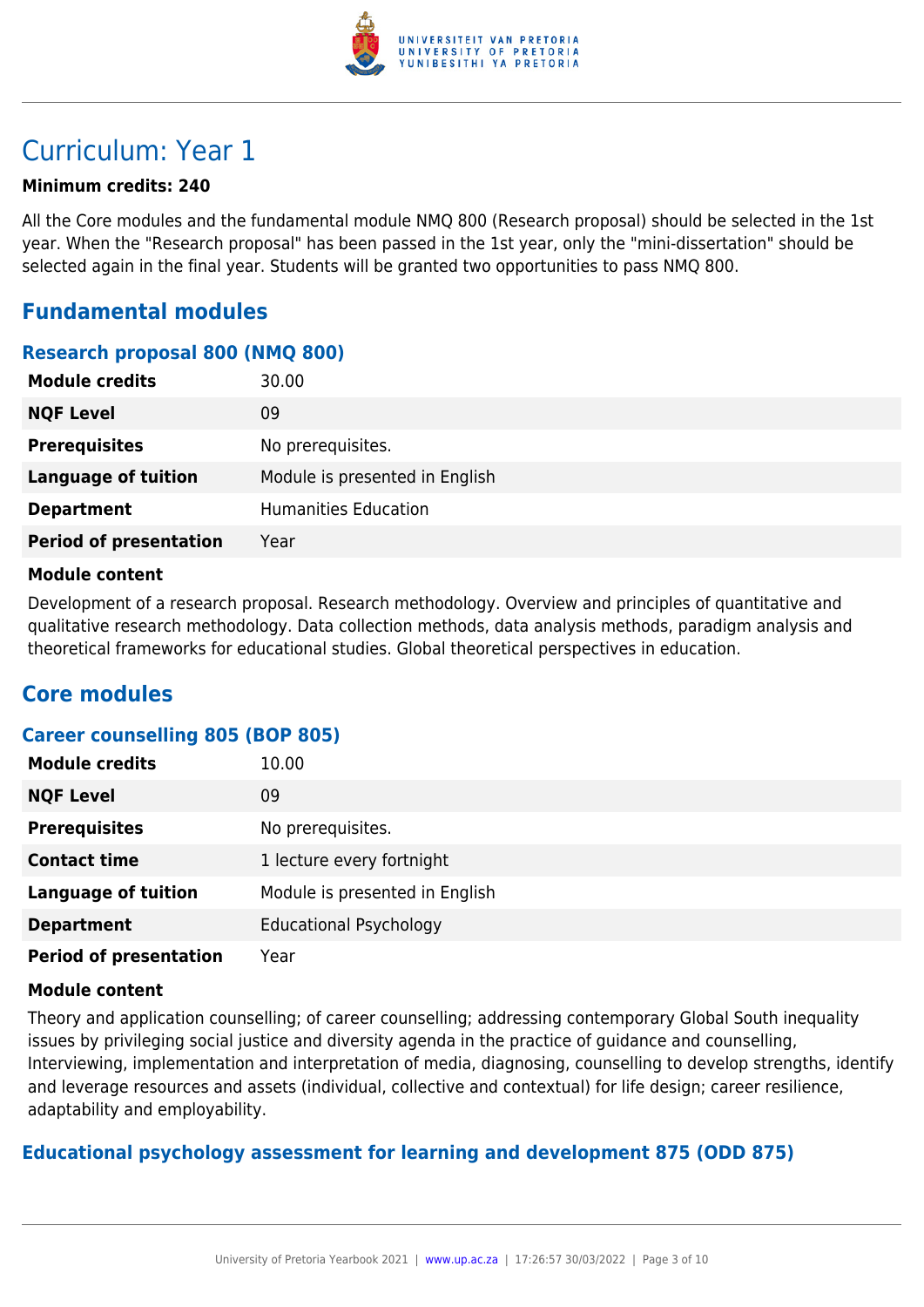

| <b>Module credits</b>         | 10.00                          |
|-------------------------------|--------------------------------|
| <b>NQF Level</b>              | 09                             |
| <b>Prerequisites</b>          | No prerequisites.              |
| <b>Contact time</b>           | 1 lecture every fortnight      |
| <b>Language of tuition</b>    | Module is presented in English |
| <b>Department</b>             | <b>Educational Psychology</b>  |
| <b>Period of presentation</b> | Year                           |

This module focuses on fundamental approaches concerning barriers to learning, with reference to the South African context; theoretical framework(s) for diagnostic assessment in respect of academic achievement difficulties within the South African context; how appraise a battery of neuropsychological tests and to understand which neuropsychological domains they measure; to use standardised tests and informal techniques to assess young children in low resources settings; to assess reading, writing, spelling, numeracy and mathematical skills, study skills, educational and environmental disadvantage; professional skills and values of accountable diagnostic assessment practice and reporting of findings in respect of learners' academic achievement difficulties within the South African context.

#### **Educational psychological learning support 875 (ODH 875)**

| <b>Module credits</b>         | 10.00                          |
|-------------------------------|--------------------------------|
| <b>NQF Level</b>              | 09                             |
| <b>Prerequisites</b>          | No prerequisites.              |
| <b>Contact time</b>           | 1 lecture every fortnight      |
| <b>Language of tuition</b>    | Module is presented in English |
| <b>Department</b>             | <b>Educational Psychology</b>  |
| <b>Period of presentation</b> | Year                           |

#### **Module content**

Guided by educational psychological assessment for learning and development, the module addresses learning support in Southern Africa: contextualisation; and application of theories for learning support, including evidence-based local knowledge; the learner and learning support; inclusive education; individual and group learning support; micro and macro-level support and preventative programmes; intervention, support and prevention of challenges regarding learners' academic achievement.

#### **Mini-dissertation 895 (ODK 895)**

| <b>Module credits</b>      | 60.00                          |
|----------------------------|--------------------------------|
| <b>NQF Level</b>           | 09                             |
| <b>Prerequisites</b>       | No prerequisites.              |
| <b>Language of tuition</b> | Module is presented in English |
| <b>Department</b>          | <b>Educational Psychology</b>  |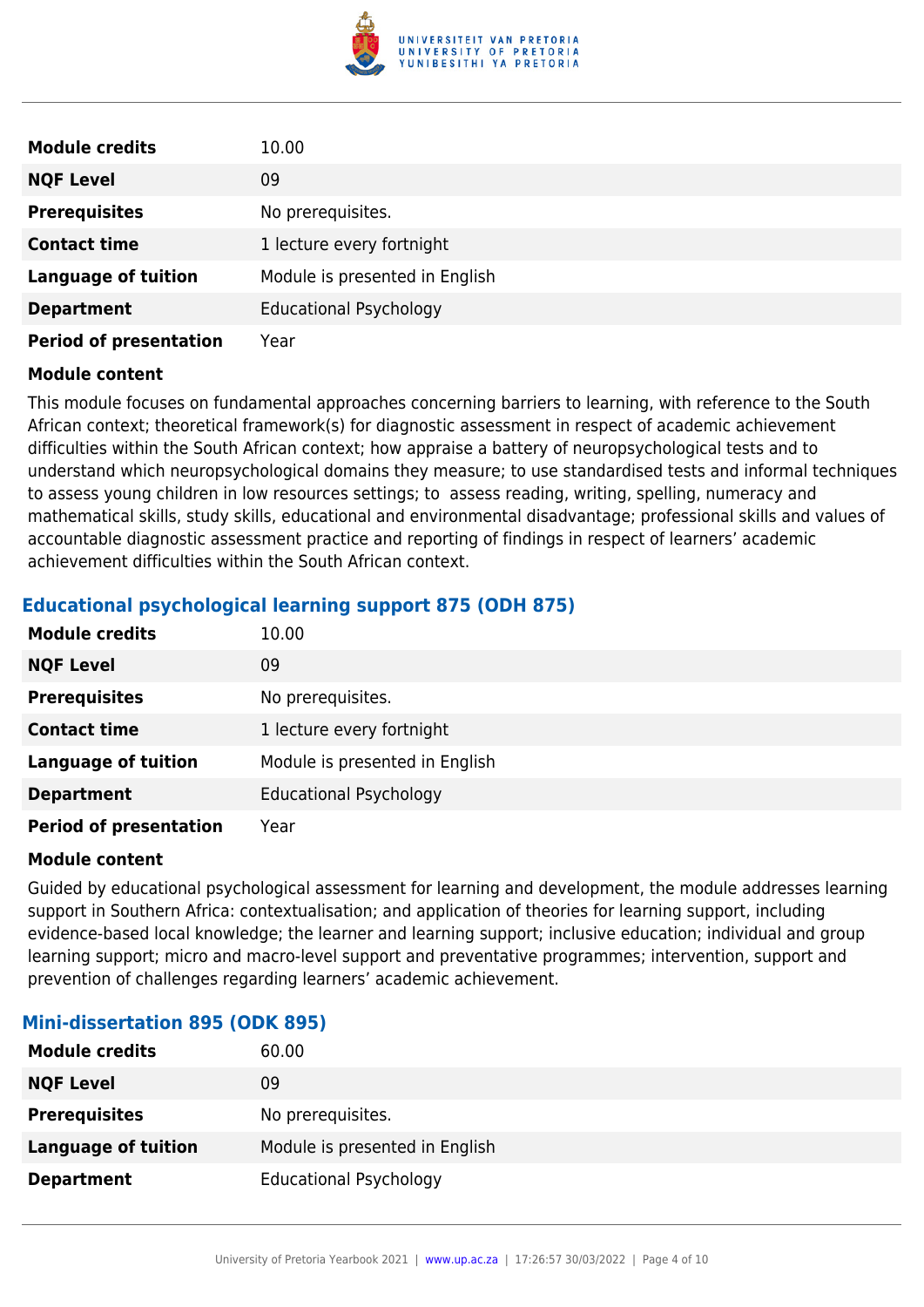

#### **Period of presentation** Year

#### **Module content**

Educational Psychology dissertation of limited scope conducted under supervision of a supervisor in the area of Career Counselling, Orientation Pedagogics; Educational psychological assessment for learning and development; Educational Psychology Pathways to Emotional & Behavioural Wellbeing; Family-oriented assessment intervention.

#### **Educational psychology pathways to emotional and behavioural wellbeing 805 (OPG 805)**

| <b>Module credits</b>         | 10.00                          |
|-------------------------------|--------------------------------|
| <b>NQF Level</b>              | 09                             |
| <b>Prerequisites</b>          | No prerequisites.              |
| <b>Contact time</b>           | 1 lecture every fortnight      |
| <b>Language of tuition</b>    | Module is presented in English |
| <b>Department</b>             | <b>Educational Psychology</b>  |
| <b>Period of presentation</b> | Year                           |

#### **Module content**

The educational psychologist within a multi-cultural post-colonial, resource-constrained context; underlying theories and approaches to educational psychological assessment, diagnosis, and intervention aimed at individual functioning in relation to learning and development; and the well-founded use thereof with to prevent/manage emotional and behavioural problems and facilitate resilience; conceptualise theoretical cases therapeutic techniques; and the educational psychologist as a person.

#### **Educational Psychology Practice 801 (OPR 801)**

| <b>Module credits</b>         | 40.00                          |
|-------------------------------|--------------------------------|
| <b>NQF Level</b>              | 09                             |
| <b>Prerequisites</b>          | No prerequisites.              |
| <b>Language of tuition</b>    | Module is presented in English |
| <b>Department</b>             | <b>Educational Psychology</b>  |
| <b>Period of presentation</b> | Year                           |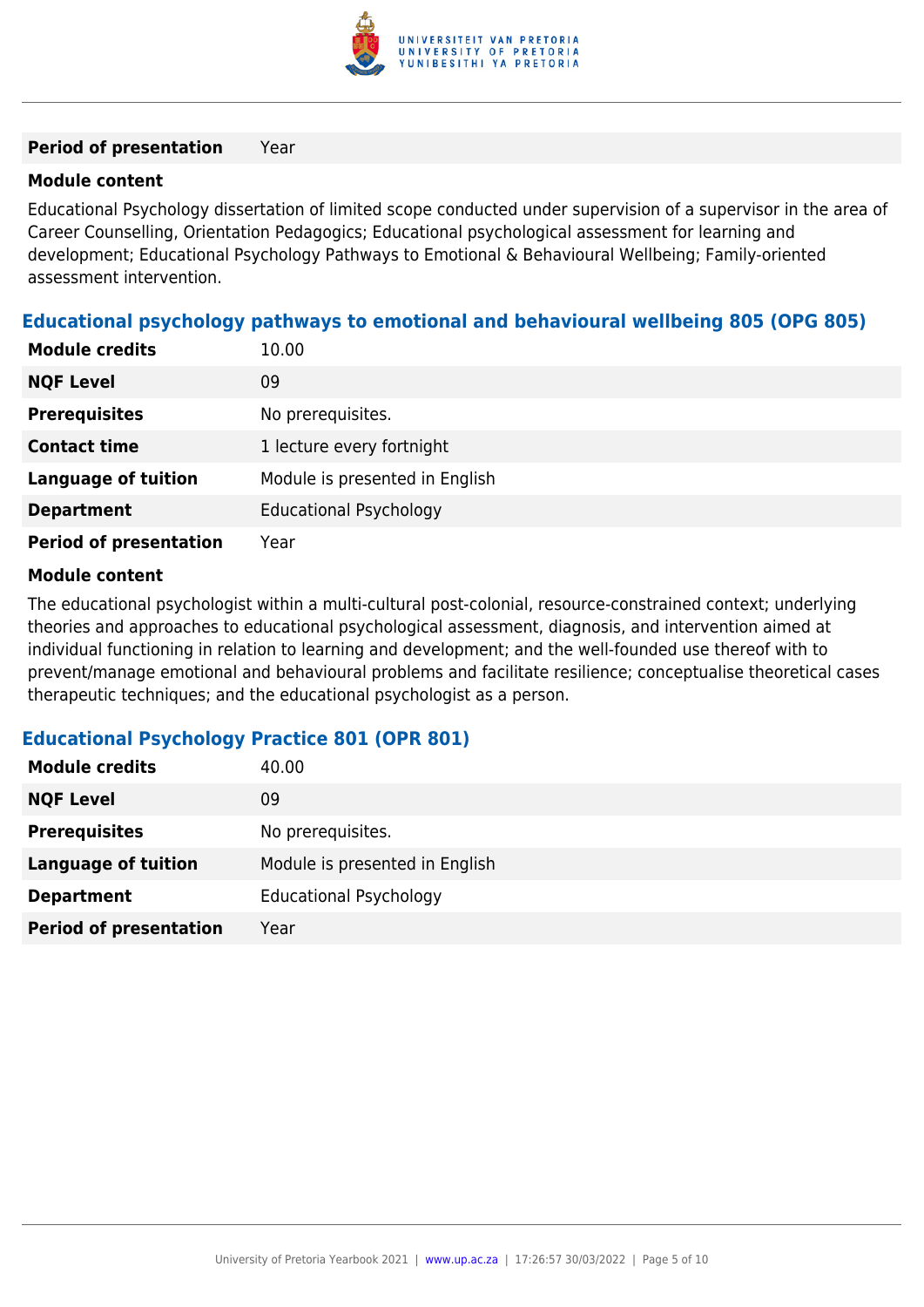

Practical module: Apply relevant, evidence-based, Southern African indigenous and global theoretical foundations relating to educational psychological assessment and support of children/youth with emotional, behavioural, learning and/or career-related needs, family oriented educational psychology, group work, (also in school and/or community work settings); conceptualise cases (including formulating clinical impressions, implementation and interpretation of psychological media, making diagnoses, clinical decision-making, and formulating intervention plans that address risks but also harness existing strengths and supports), referrals, report writing, (summary and full reports) feedback sessions with parents, multi-disciplinary liaison, education/guidance, for caregivers and/or school- and/or community-based stakeholders; interviewing skills, ethical issues and the rights of the client. The practice of the educational psychologist (including critical reflection on current debates relating to the psychology profession).

#### **Family-oriented intervention 805 (OUB 805)**

| <b>Module credits</b>         | 10.00                          |
|-------------------------------|--------------------------------|
| <b>NQF Level</b>              | 09                             |
| <b>Prerequisites</b>          | No prerequisites.              |
| <b>Contact time</b>           | 1 lecture every fortnight      |
| <b>Language of tuition</b>    | Module is presented in English |
| <b>Department</b>             | <b>Educational Psychology</b>  |
| <b>Period of presentation</b> | Year                           |

#### **Module content**

Diversity in families; family life cycle development; parameters of family functioning; family resilience models for the analysis of family functioning; family therapy models problems; analysis of families with special concerns, with family-orientated intervention with regard to all these aspects as the central theme.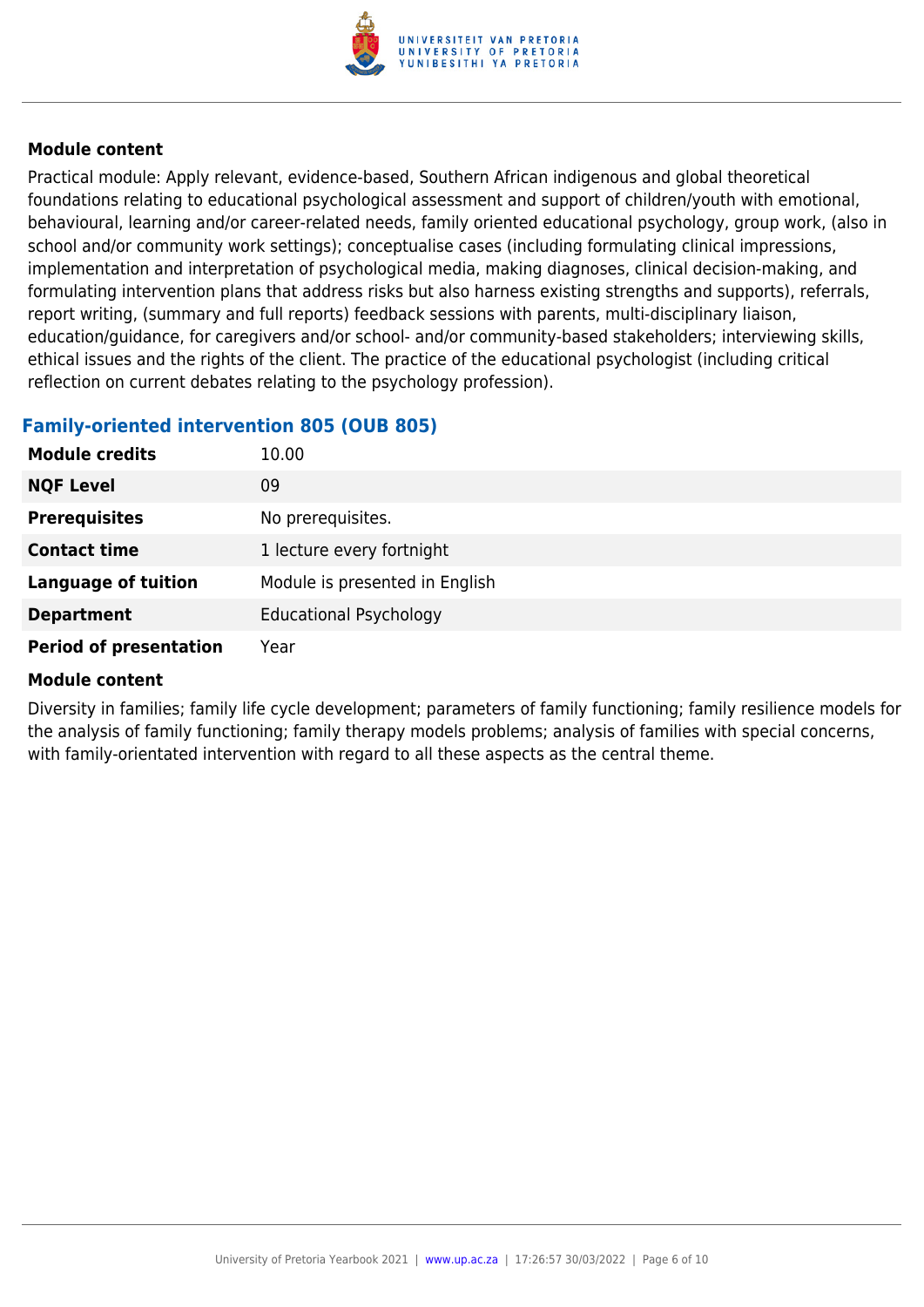

### Curriculum: Final year

**Minimum credits: 240**

### **Fundamental modules**

#### **Research proposal 800 (NMQ 800)**

| <b>Module credits</b>         | 30.00                          |
|-------------------------------|--------------------------------|
| <b>NQF Level</b>              | 09                             |
| <b>Prerequisites</b>          | No prerequisites.              |
| <b>Language of tuition</b>    | Module is presented in English |
| <b>Department</b>             | <b>Humanities Education</b>    |
| <b>Period of presentation</b> | Year                           |

#### **Module content**

Development of a research proposal. Research methodology. Overview and principles of quantitative and qualitative research methodology. Data collection methods, data analysis methods, paradigm analysis and theoretical frameworks for educational studies. Global theoretical perspectives in education.

### **Core modules**

#### **Career counselling 805 (BOP 805)**

| <b>Module credits</b>         | 10.00                          |
|-------------------------------|--------------------------------|
| <b>NQF Level</b>              | 09                             |
| <b>Prerequisites</b>          | No prerequisites.              |
| <b>Contact time</b>           | 1 lecture every fortnight      |
| <b>Language of tuition</b>    | Module is presented in English |
| <b>Department</b>             | <b>Educational Psychology</b>  |
| <b>Period of presentation</b> | Year                           |

#### **Module content**

Theory and application counselling; of career counselling; addressing contemporary Global South inequality issues by privileging social justice and diversity agenda in the practice of guidance and counselling, Interviewing, implementation and interpretation of media, diagnosing, counselling to develop strengths, identify and leverage resources and assets (individual, collective and contextual) for life design; career resilience, adaptability and employability.

#### **Educational psychology assessment for learning and development 875 (ODD 875)**

| <b>Module credits</b> | 10.00             |
|-----------------------|-------------------|
| <b>NQF Level</b>      | 09                |
| <b>Prerequisites</b>  | No prerequisites. |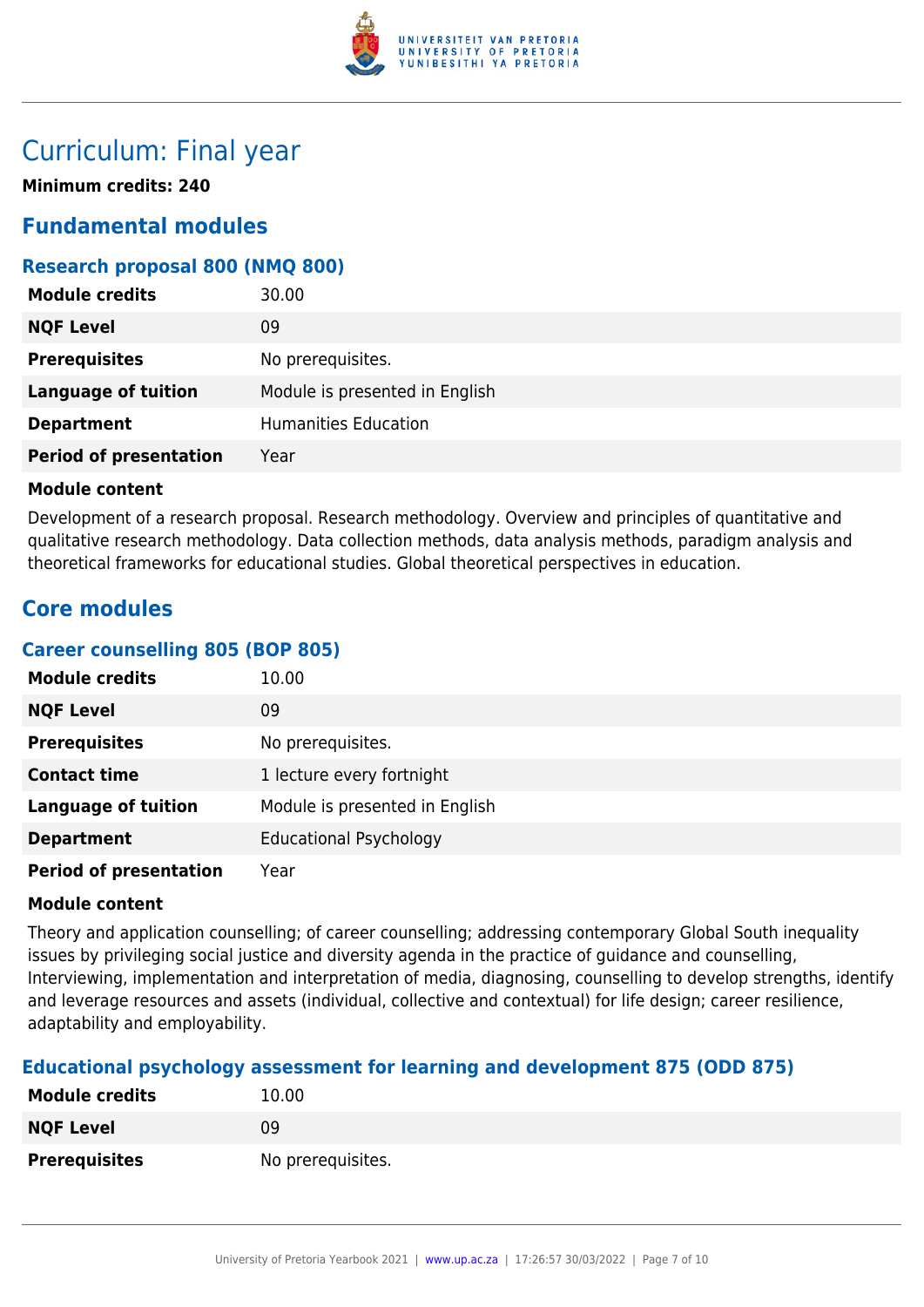

| <b>Contact time</b>           | 1 lecture every fortnight      |
|-------------------------------|--------------------------------|
| Language of tuition           | Module is presented in English |
| <b>Department</b>             | <b>Educational Psychology</b>  |
| <b>Period of presentation</b> | Year                           |

This module focuses on fundamental approaches concerning barriers to learning, with reference to the South African context; theoretical framework(s) for diagnostic assessment in respect of academic achievement difficulties within the South African context; how appraise a battery of neuropsychological tests and to understand which neuropsychological domains they measure; to use standardised tests and informal techniques to assess young children in low resources settings; to assess reading, writing, spelling, numeracy and mathematical skills, study skills, educational and environmental disadvantage; professional skills and values of accountable diagnostic assessment practice and reporting of findings in respect of learners' academic achievement difficulties within the South African context.

#### **Educational psychological learning support 875 (ODH 875)**

| <b>Module credits</b>         | 10.00                          |
|-------------------------------|--------------------------------|
| <b>NQF Level</b>              | 09                             |
| <b>Prerequisites</b>          | No prerequisites.              |
| <b>Contact time</b>           | 1 lecture every fortnight      |
| <b>Language of tuition</b>    | Module is presented in English |
| <b>Department</b>             | <b>Educational Psychology</b>  |
| <b>Period of presentation</b> | Year                           |

#### **Module content**

Guided by educational psychological assessment for learning and development, the module addresses learning support in Southern Africa: contextualisation; and application of theories for learning support, including evidence-based local knowledge; the learner and learning support; inclusive education; individual and group learning support; micro and macro-level support and preventative programmes; intervention, support and prevention of challenges regarding learners' academic achievement.

#### **Mini-dissertation 895 (ODK 895)**

| <b>Module credits</b>         | 60.00                          |
|-------------------------------|--------------------------------|
| <b>NQF Level</b>              | 09                             |
| <b>Prerequisites</b>          | No prerequisites.              |
| <b>Language of tuition</b>    | Module is presented in English |
| <b>Department</b>             | Educational Psychology         |
| <b>Period of presentation</b> | Year                           |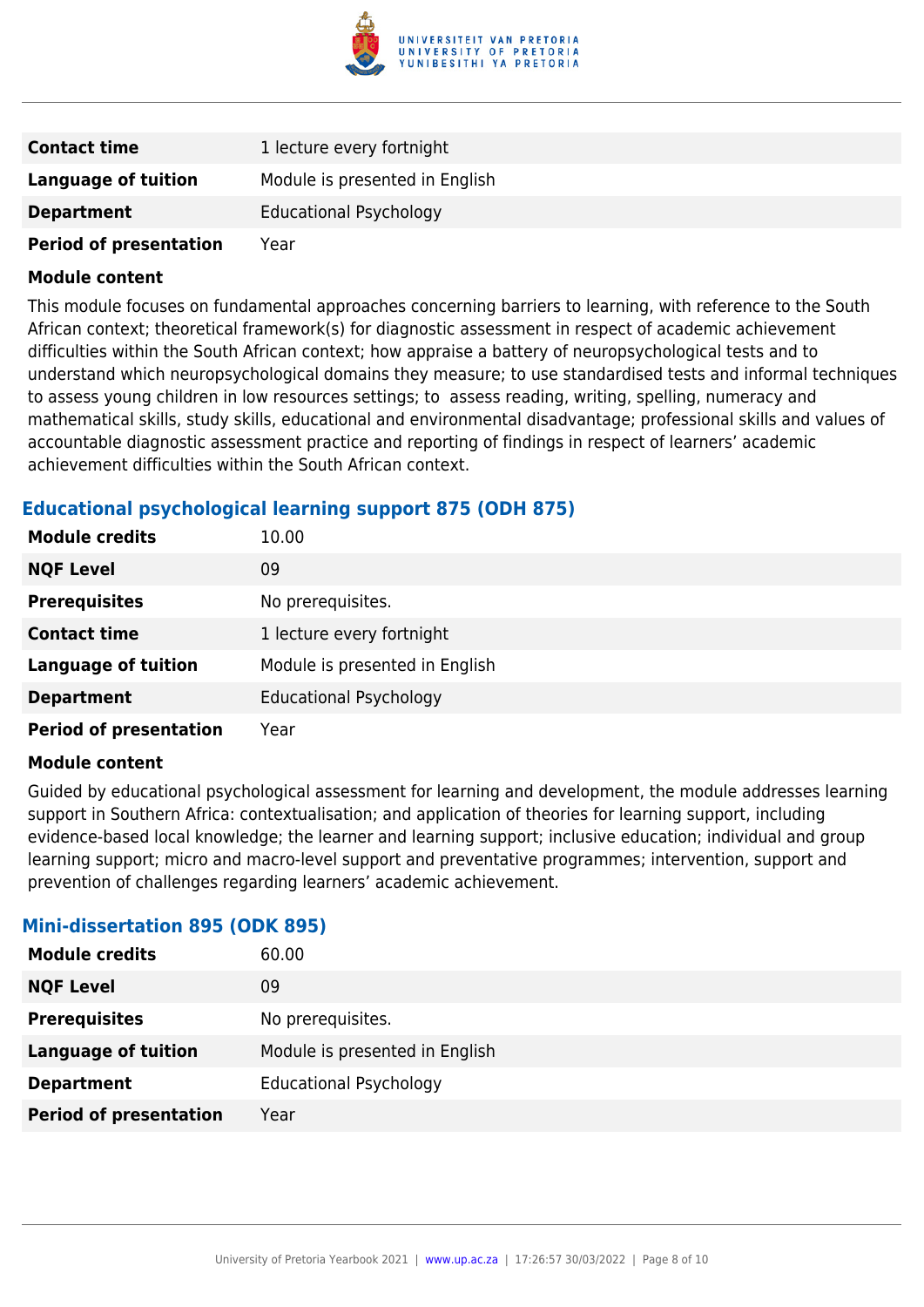

Educational Psychology dissertation of limited scope conducted under supervision of a supervisor in the area of Career Counselling, Orientation Pedagogics; Educational psychological assessment for learning and development; Educational Psychology Pathways to Emotional & Behavioural Wellbeing; Family-oriented assessment intervention.

#### **Educational psychology pathways to emotional and behavioural wellbeing 805 (OPG 805)**

| <b>Module credits</b>         | 10.00                          |
|-------------------------------|--------------------------------|
| <b>NQF Level</b>              | 09                             |
| <b>Prerequisites</b>          | No prerequisites.              |
| <b>Contact time</b>           | 1 lecture every fortnight      |
| <b>Language of tuition</b>    | Module is presented in English |
| <b>Department</b>             | <b>Educational Psychology</b>  |
| <b>Period of presentation</b> | Year                           |

#### **Module content**

The educational psychologist within a multi-cultural post-colonial, resource-constrained context; underlying theories and approaches to educational psychological assessment, diagnosis, and intervention aimed at individual functioning in relation to learning and development; and the well-founded use thereof with to prevent/manage emotional and behavioural problems and facilitate resilience; conceptualise theoretical cases therapeutic techniques; and the educational psychologist as a person.

#### **Educational Psychology Practice 801 (OPR 801)**

| <b>Module credits</b>         | 40.00                          |
|-------------------------------|--------------------------------|
| <b>NQF Level</b>              | 09                             |
| <b>Prerequisites</b>          | No prerequisites.              |
| <b>Language of tuition</b>    | Module is presented in English |
| <b>Department</b>             | <b>Educational Psychology</b>  |
| <b>Period of presentation</b> | Year                           |

#### **Module content**

Practical module: Apply relevant, evidence-based, Southern African indigenous and global theoretical foundations relating to educational psychological assessment and support of children/youth with emotional, behavioural, learning and/or career-related needs, family oriented educational psychology, group work, (also in school and/or community work settings); conceptualise cases (including formulating clinical impressions, implementation and interpretation of psychological media, making diagnoses, clinical decision-making, and formulating intervention plans that address risks but also harness existing strengths and supports), referrals, report writing, (summary and full reports) feedback sessions with parents, multi-disciplinary liaison, education/guidance, for caregivers and/or school- and/or community-based stakeholders; interviewing skills, ethical issues and the rights of the client. The practice of the educational psychologist (including critical reflection on current debates relating to the psychology profession).